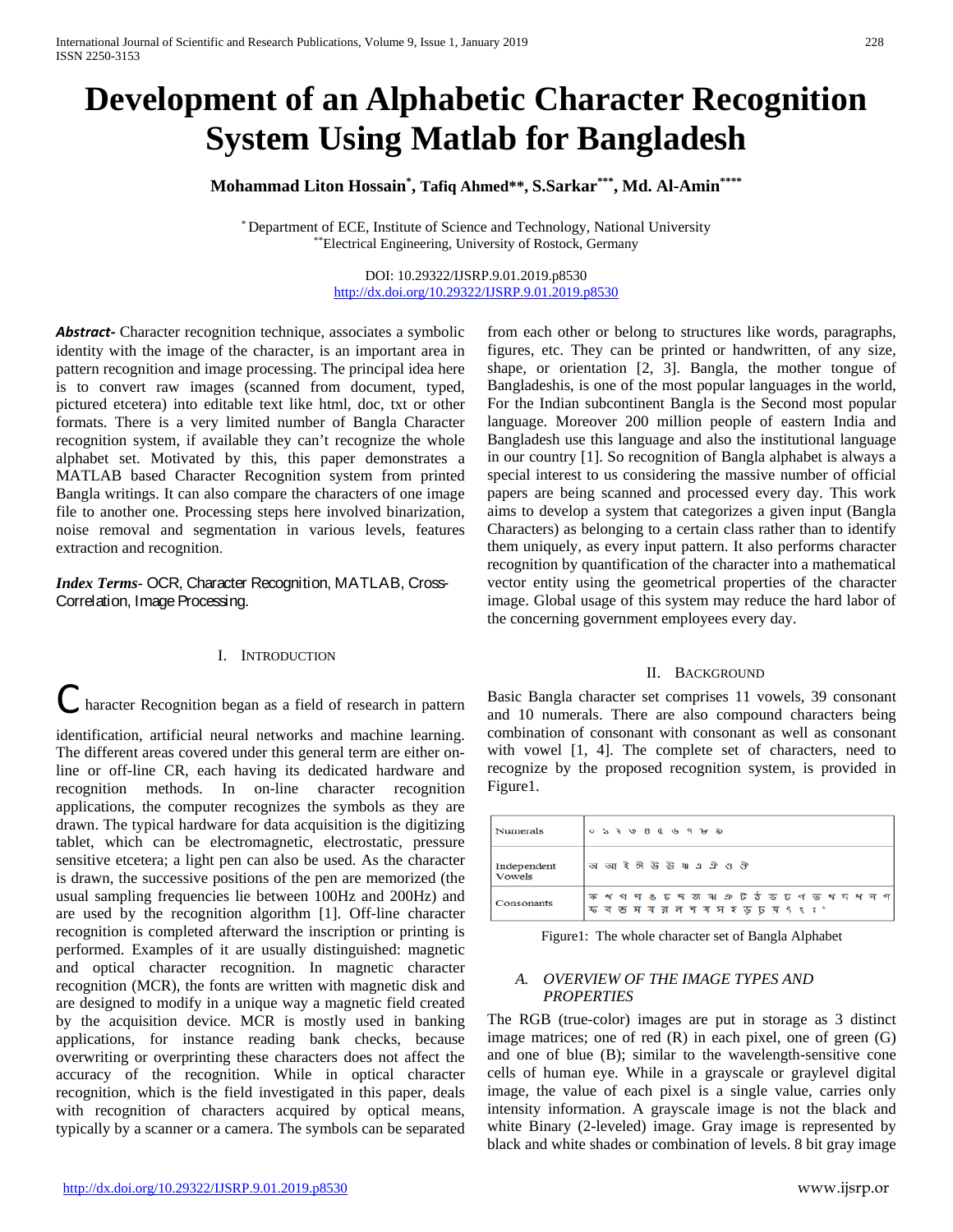represents total 2^8 levels, from black to white, 0 equals black and 255 is White. While Binary images, have only two probable values for individual pixel, are produced by thresholding a grayscale or color image to separate an object in the image from its background [5].

Also, color images are generally described by using the following three terms: Hue, Saturation and Lightness. *Hue* is another word for color and dependent on the wavelength of light

# III. **METHODOLOGY**

The proposed Bangla Chracter Recognition system is developed here by the following steps:

Step1: Printed Bangla Script input to Scanner

Step2: Raw scanned Document from Scanner

Step3: Convert the scanned RGB image into Grayscale image

Step3: Convert Grayscale image to Binary image.

Step4: Segmentation and Feature Extraction.

Step5: Classification and Post-processing.

Step6: Output editable text.

A scanned RGB color image here is input to the system. The proposed text detection, recognition and translation algorithm (shown in Figure2) consists of following steps: *Binarization, Noise removal, Segmentation, Features extraction, Correlation and Cross-Correlation* [1, 7]*.*

## *A. Pre-Processing*

## **Binarization**

Binarization is the technique here by which the gray scale pictures are transformed to binary images to facilitate noise removal. Typically the two colors used for a binary image are black and white though any two colors can be used. The color used for the object in the image is the foreground color while the rest of the image is the background color . Binarization separates the foreground (text) from the background information [1-2].



being reflected or produced. *Saturation* refers to that how pure or intense a given hue is. 100% saturation means there's no addition of gray to the hue - the color is completely pure [15]. *Lightness* measures the relative degree of black or white that's been mixed with a given hue. Adding white makes the color lighter (creates tints) and adding black makes it darker (creates shades). The effect of lightness is relative to other values in the composition [6, 15].

# Figure 2: An overview of the proposed Bangla character recognition system.

# **Noise Removal**

Scanned documents often contain noise that arises due to the accessories of printer or scanner, print quality, age of the document, etc. Therefore, it is necessary to filter this noise before processing the image. This low-pass filter should avoid as much of the distortion as possible while holding the entire signal [1, 8].

# *B. Segmentation*

Image segmentation is the process of partitioning a digital image into multiple segments (sets of pixels, also known as super pixels). The goal of segmentation is to simplify and/or change the representation of an image into something that is more meaningful and easier to analyze. Image segmentation is the process of assigning a label to every pixel in an image such that pixels with the same label share certain characteristics or property such as color, concentration, or quality. The result of image segmentation is a set of sections that collectively cover the whole image, or a set of lines take out from the image (or edge detection). Segmentation of binary image is achieved in altered levels contains line segmentation, word segmentation, character segmentation. Thresholding often delivers an easy and suitable method to accomplish this segmentation on the base of the different concentrations or colors in the foreground and background areas. In a single pass, each pixel in the image is related with this threshold value. If the pixel's intensity is higher than the threshold, the pixel is set to white in the output, corresponding foreground. If it is less than the threshold, it is set to black, indicating background [1, 2, 8].

## **Features Extraction**

Feature taking out is the special form of dimensional decrease that proficiently characterizes exciting parts of an image as a solid feature route. This method is suitable when image sizes are huge and a condensed feature illustration is essential to swiftly complete tasks, such as image matching and recovery. Feature detection, feature mining, and matching are often combined to solve common computer vision problems such as object detection and recognition, content-based image retrieval, face detection and recognition, and texture classification [1, 9].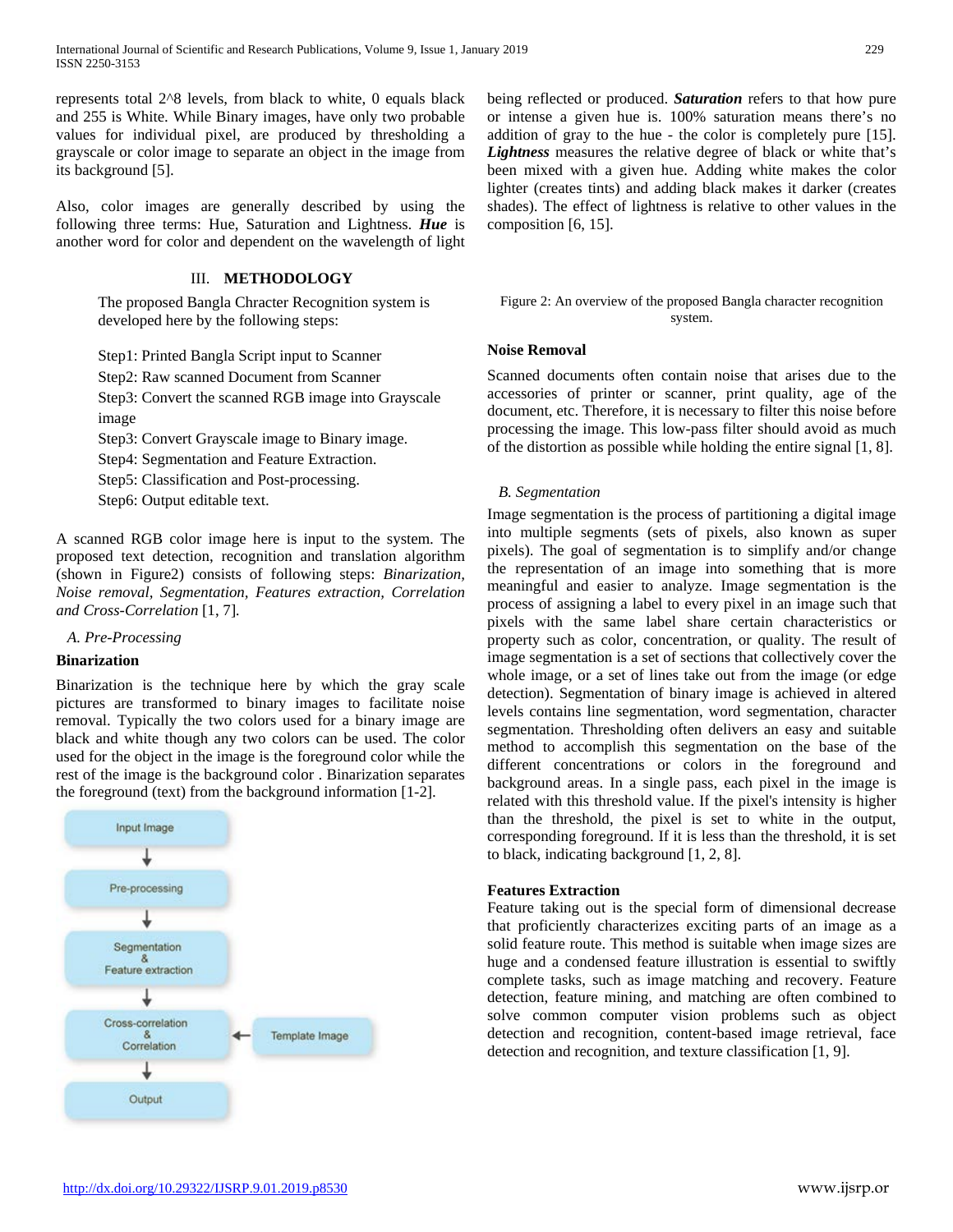# *C. Correlation and Cross-Corellation*

Image correlation and tracking is an optical technique that works tracking and image registration method for accurate 2D and 3D dimension of changes in images. *Cross-correlation* is the measure of similarity of two images. Each of the images is divided into rectangular blocks. Each block in the first image is correlated with its corresponding block in the second image to produce the cross-correlation value as a function of position [10,11].

## **IV. MATLAB IMPLEMENTATION**

An implementation is the realization of a technical specificat.... or algorithm as a program, software component, or other computer system through computer programming and deployment. The proposed system is implemented in MATLAB and the accuracy is also tested. Using MATLAB '*imread*' function of, a noisy scanned RGB image is loaded to the input system (Figure.3). After performing Grayscale conversion by '*rgb2gray*', Figure.4 is thus obtained; '*rgb2gray*' eliminates the hue and saturation information of the RGB image while retaining the luminance. Figure.5-6 shows outcome after binarization (using '*im2bw*') and noise-removal from this black and white image. Figure.7-8 shows the process of character segmentation [12-13]. 0 represented by Black & 1 represents White.

Performing cross-correlation between input image and template image, the peak point is found (Figure.9). Peak point is the point that indicates the highest matching area based on crosscorrelation. Thus, the appropriate character is identified (Figure.10). Here Bangla Unicode Characters' *hex value* is used to make the recognized character machine-readable. Recognized character is here displayed in MATLAB built in browser [14]. Figure 9: Marked Peak in cross correlation refer Character Detection







Figure 6: Processed Image after removing noise

Figure 7: Image information for segmentation Figure 8: Character after Segmentation.







Figure 10: Recognized character from Template.

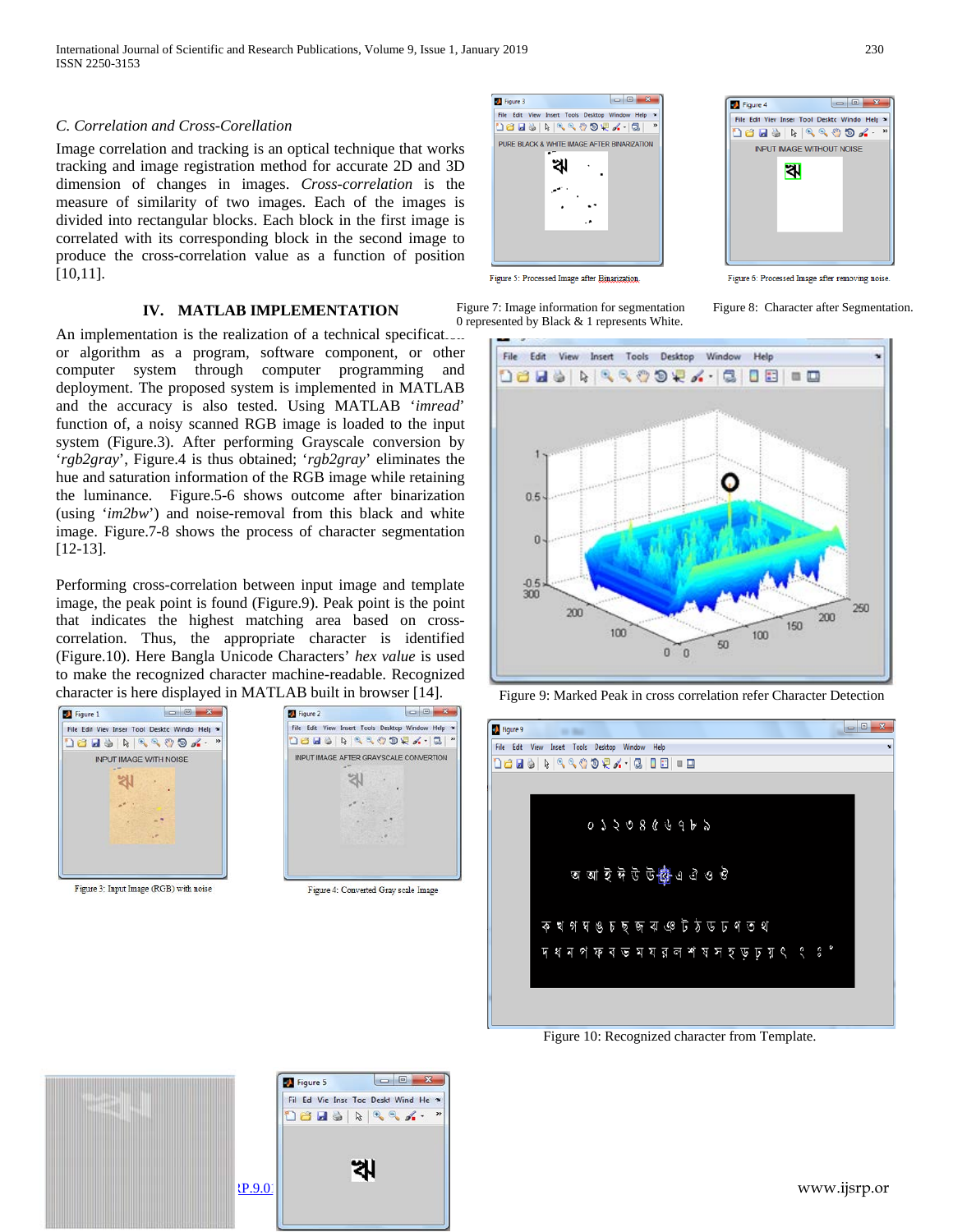

Figure 11: Computer editable Character



Figure 12: A specific instance of character recognition using developed MATLAB GUI

# **V. GUI (GRAPHICAL USER INTERFACE) DEVELOPMENT**

A user-friendly Graphical User Interface is also designed for this system, where user can insert an image to recognize the desired character. User can input any image using "*Load Image*" option. After loading an image, user can select a character using mouse pointer, crop image and continue processing using "Image Processing" option. Following the algorithms, the system would recognize the selected character and provide it in editable format if "Recognize Character" command is executed from the options.

# **VI. ANALYSIS**

The recognition rate of the proposed recognition method is remarkable with the accuracy rate of almost 98-100%. Image processing toolbox and built in MATLAB functions have been quite helpful here for detection of single Bangla character and digit. The input images can be taken from any optical scanner or camera. The output allows saving recognized character as html, txt etcetera format for further processing. The only limitation of the system is the fixed font size of the character. Further improvement for all possible font type and size is reserved for the future. Also it is developed only for single Bangla character recognition at a time. Multiple characters recognition along with connected letters is also left open for the future. Connecting the program algorithm with the neural network may also be helpful.

**After the successful review and payment, IJSRP will publish your paper for the current edition. You can find the payment details at[: http://ijsrp.org/online-publication-charge.html.](http://ijsrp.org/online-publication-charge.html)**

# **VII. CONCLUSION**

Complex character based language like Bangla clearly demands deep research to meet its goals. Recognition of Bangla characters is still in the intermediate stage. The proposed system is developed here using template matching approach to recognize individual character image. Even though the user-friendly GUI gives several advantages to individual users, this system is still facing a number of limitations which is quite considerable. Improving the system to suit handwritten characters, all printed fonts in considerable amount of time with high accuracy is the recommended future work.

## ACKNOWLEDGMENT

At first all thanks goes to almighty creator who gives me the opportunity, patients and energy to complete this study. I would like to give thanks to Mr. Masudul Haider Imtiaz; Assistant Professor at Institute of Science and Technology. I have found always immense support from him to keep my work on the right way. His door was always open for me, when I have got myself in trouble.

Finally, I must express my very profound gratefulness to my